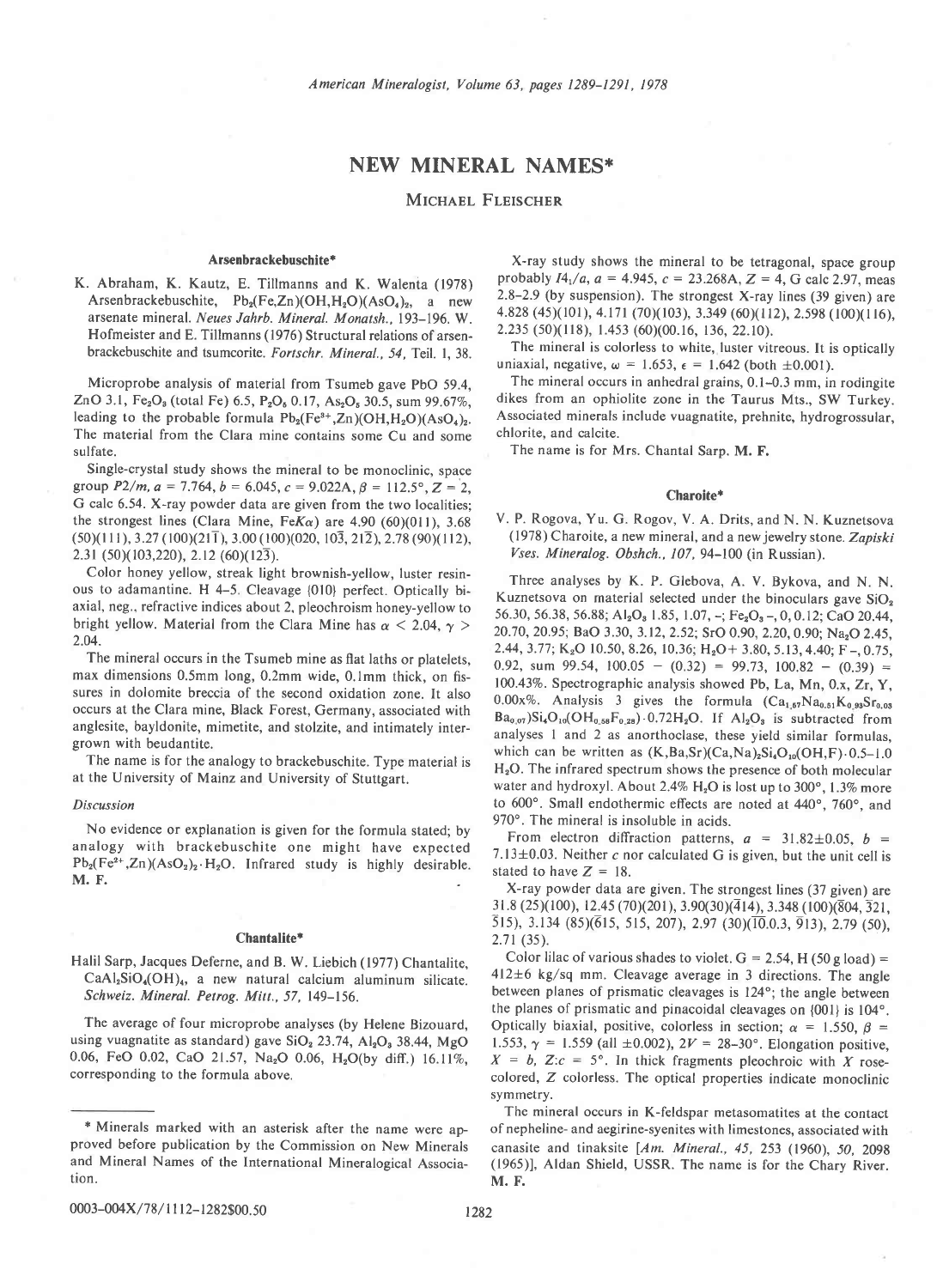# $Clinoculte (= magnesium clinoferrosilite)$

W. Schreyer, D. Stepto, K. Abraham and W. F. Muller (1978) Clinoeulite (magnesian clinoferrosilite) in a eulysite of a metamorphosed iron formation in the Vredefort Structure, South Africa. Contrib. Mineral. Petrol., 65, 351-361.

The name is given to a clinopyroxene with composition  $(Fe_{1.46}^{2+}Mg_{0.88}Mn_{0.08}Ca_{0.07})(Si_{1.99}Al_{0.01})O_6$ . As the authors recognized, this is a magnesian clinoferrosilite. Hence the name is unnecessary. M. F.

# Hexahydroborite\*

M. A. Simonov and others (1977) The new mineral hexahydroborite, Ca[B(OH)<sub>4</sub>]<sub>2</sub>.2H<sub>2</sub>O. Zapiski Vses. Mineralog. Obshch., 106, 691-697 (in Russian).

Microchemical analyses gave  $B_2O_3$  26.91, CaO 20.51, MgO 0.89, FeO 0.22, H<sub>2</sub>O 43.45, CO<sub>2</sub> 1.76, SiO<sub>2</sub> 1.56, sum 101. 30. After deducting diopside and calcite, this gives  $CaB<sub>2</sub>O<sub>4</sub>$ . 6H<sub>2</sub>O. Insoluble in water at room temperature, dissolved by alcohol and by dilute acids. The DTA curve shows a strong divided endothermic peak at 107 and 123°, a second strong endothermic effect at 160°, and a strong exothermic effect at 700°. The crystals contain many inclusions, two-phase gas-liquid and single-phase liquid. The mineral is decomposed during preparation of normal thin sections. Xray study shows the mineral to be monoclinic, space group  $P2/a$ ,  $a = 8.006$ ,  $b = 6.649$ ,  $c = 8.012$  (all  $\pm 0.002$ A),  $\beta = 104.21$ °,  $Z = 2$ . The strongest X-ray lines (34 given) are  $7.73$  (10)(100,010), 3.37  $(9b)(2\overline{1}1,1\overline{2}1,021,201)$ , 3.118  $(9)(012,210)$ , 2.792 (112), 2.550 (202),  $2.469 (8)(3\overline{1}1,220)$ ,  $2.283 (212)$ ,  $1.961 (7)(232)$ ,  $1.931 (7)(240,420)$ .

The mineral occurs as veinlets associated with pentahydroborite in drill cores from the Solongo deposit, Buryat ASSR. It is in aggregates of flattened colorless prismatic crystals up to 0.5mm. Luster vitreous. H = 2.5, G = 1.87. Optically biaxial, positive,  $2V$ 83°,  $\alpha = 1.498$ ,  $\beta = 1.503$ ,  $\gamma = 1.510$  (all  $\pm 0.001$ ),  $r > v$  very strong, elongation X, extinction  $c:X = 14^{\circ}$ . Cleavage perfect, with normal to the plane  $12^{\circ}$  from Z; also an imperfect cleavage.

The name is for the composition. Type material is at the Mineralogical Museum, Academy of Sciences, USSR, Moscow. M. F,

# Phurcalite\*

Paul Piret and Jean-Paul Declercq (1978) Phurcalite. Acta Crystal'  $logr$ .,  $34B$ ,  $1677-1679$ .

The structure was determined. The mineral is orthorhombic, Pbca,  $a = 17.426$ ,  $b = 16.062$ ,  $c = 13.592$ A,  $Z =$  $8[Ca<sub>2</sub>(UO<sub>2</sub>)<sub>3</sub>(PO<sub>4</sub>)<sub>2</sub>(OH)<sub>4</sub>·4H<sub>2</sub>O]$ . Locality is Bergen an der Trieb, Saxony, West Germany. No X-ray powder data nor other data are glven.

#### Discussion

Again the first use of a mineral name gives the structure without other data. M. F.

### Poubaite\*, Unnamed lead bismuth copper selenide-sulfides

Frantisek Čech and Ivan Vavřin (1978) Poubaite, PbBi<sub>2</sub>(Se,Te,S)<sub>4</sub>, a new mineral. Neues Jahrb. Mineral. Monatsh., 9-19.

Microprobe analysis by Z. Kotrba and I. Vavrin, using pure Pb, Bi, Cu, Se, and Te and analyzed galena and covellite as standards, gave Pb 22.95, Bi 40.29, Cu 0.61, Se 15.48, Te 17.47, S 2.10, sum

0003-004X/78/1112-1283\$00.50

98,90%, corresponding to  $Pb_{1,11}Bi_{1,94}Cu_{0,10}Se_{1,97}Te_{1,87}S_{0,66}$ . The name is for material with  $Se > Te$ .

X-ray powder data are given for a mixture of poubaite with unnamed "Mineral S" [PbCuBi(S,Se,Te)<sub>a</sub>]; 32 lines are given, 16 of which are attributed at least in part to "Mineral S." The strongest lines are  $3.627$  (5)(012), 3.093 (10)(107), 2.251 (76)(01.14), 2.127  $(8)(110)$ , 1.752  $(6)(027)$ , 1.546  $(5)(20.14)$ . The indexing is on a trigonal cell, with  $a = 4.252$ ,  $c = 40.095A$ ,  $Z = 3$ , probable space group  $R\overline{3}m$ .

Poubaite is opaque. In reflected light white with a creamy tint. Reflectance maximum parallel to elongation (creamy), minimum at right angles (creamy with weak brownish tint). Strongly anisotropic, with interference colors light grayish-blue to total extinction. Cleavage distinct parallel to elongation. Microhardness could not be measured.

Maximum and minimum reflectances were given at 15 wave lengths (420-700 nm); these are greatest at 460 nm.

|     | Max.  | Min.  |
|-----|-------|-------|
| 420 | 55.19 | 52.65 |
| 460 | 56.12 | 54.35 |
| 540 | 55.39 | 53.75 |
| 580 | 54.83 | 53.19 |
| 660 | 53.81 | 52.19 |

The mineral occurs in euhedral to subhedral lath-like crystals 30-40 microns, rarely up to 80 microns long, 8-10 microns thick, generally in galena-clausthalite veinlets in calcite at Oldrichov, near Tachov, western Bohemia, Czechoslovakia. Associated minerals include selenian rucklidgeite, "Mineral S," and the following minerals, perhaps new, for which no data are given:  $(Pb,Cu)Bi(Se,Te,S)_2$  with Te 16-21%;  $(Pb,Bi)_{4}(Se,S,Te)_{3};$  $(Pb, Bi)_{7}$ (Se,S,Te)<sub>6</sub>; (Bi,Pb,Cu)<sub>4</sub>(S,Se,Te)<sub>5</sub>; (Bi,Pb,Cu)<sub>6</sub>(S,Se,Te)<sub>5</sub>. Mineral S contains (weight percent) Pb33.86, Cu9.76, Bi3l.7l, S8.83, Se14.55, Te0.79, sum 99.50%, corresponding to  $Pb_{1.05}Cu_{0.97}(S_{1.77}Se_{1.18}Te_{0.04})$ ; its powder pattern differs from that of aikinite.

The name is for Dr. Z. Pouba, head of the department of economic geology, Charles University, Prague, where type material is deposited. M.F.

# Rhenium

M. B. Rafal'son and N. D. Sorokin (1976) Determination of native rhenium in wolframites by the method of local X-ray spectrographic analysis. Voprosy Geokhim. Tipomorfizm Mineral., 1, 62-66 (in Russian).

Wolframites from Transbaikal were found to contain several ppm Re. Microprobe analysis of irregular inclusions (15-50 microns) showed them to consist of metallic rhenium; no other element, including S, was present. Under the beam of the probe rhenium oxidized to Re<sub>2</sub>O<sub>7</sub>.

A. El Goresy, K. Nagel, B. Dominik and P. Ramdohr (1977) Fremdlinge: potential presolar material in Ca-Al-rich inclusions of Allende. Meteoritics, 12, 215-216.

"Detailed S.E.M. studies on two Ca-Al-rich inclusions (Type A and B) revealed that the refractory siderophile metals are present in objects of complex mineralogy. These objects (hereinafter called Fremdlinge) consist of silicates, phosphates, sulfides, and FeNi alloys . . . In both types Pt metals are not alloyed with FeNi but are